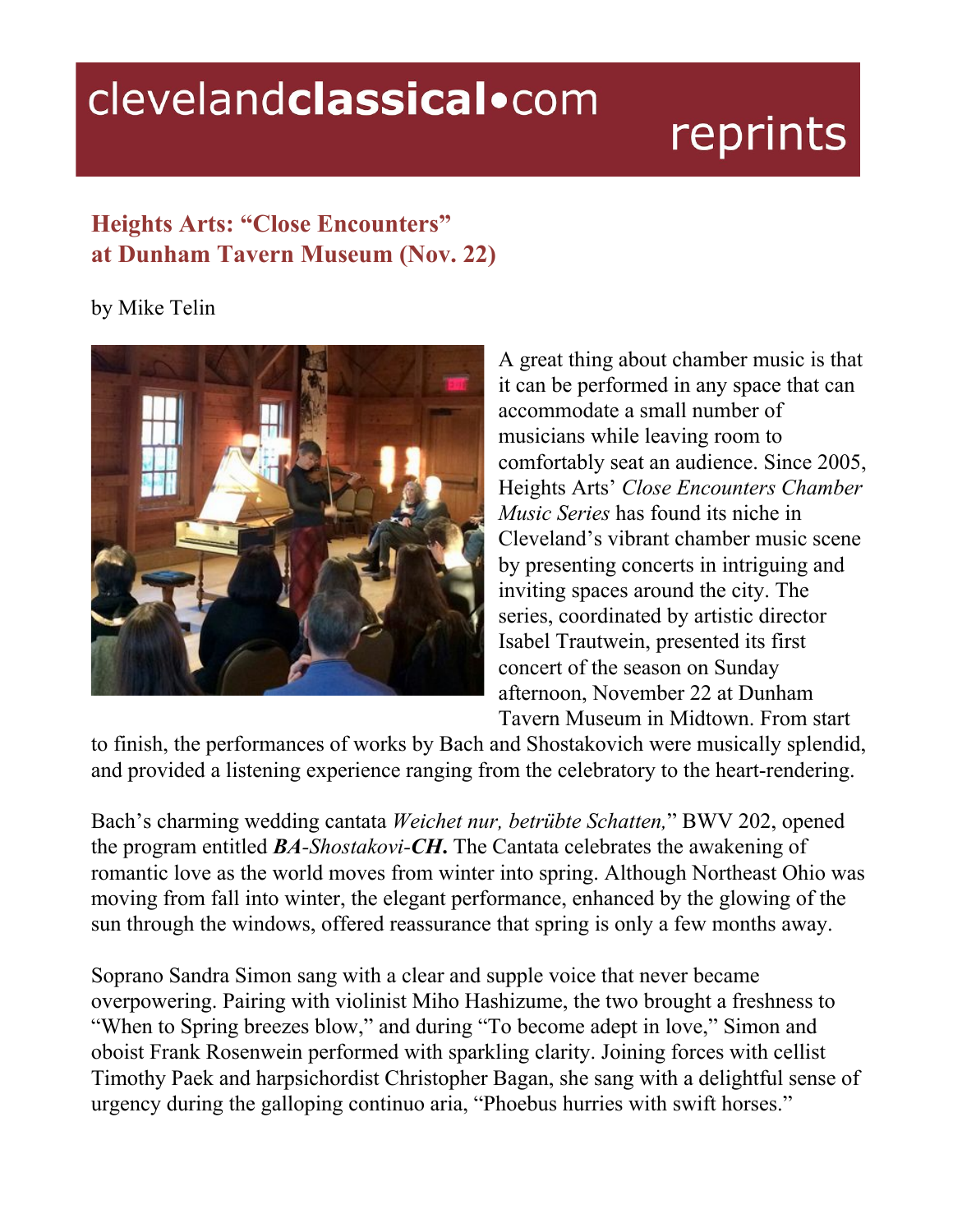Violinist Isabel Trautwein and violist Aaron Mossberg joined Simon and the ensemble for a playfully lilting reading of the concluding "Gavotte."

Like Bach, who often used his name as a musical cryptogram  $(B$ -flat, A, C, B-natural) in his compositions, Dmitri Shostakovich represented himself with DSCH or D, E-flat, C, B-natural. This motif is prevalent in many of his works, and can be found in every movement of his *String Quartet No. 8 in c*.



Written at the time the composer was diagnosed with amyotrophic lateral sclerosis as well as being forced to join the communist party — both events leading him to consider suicide — the Quartet, in sharp contrast to the Bach, is dark and brooding. Again nature added her own commentary: as Hashizume, Trautwein, Mossberg, and Paek began the emotionally wrenching work, the sun went behind the clouds, casting eerie shadows across the room. Whether or not the effect was noticed by the players, the performance was superb. Like a well-oiled machine, the performers passed the fast technical passages of the "Allegro molto," back and forth with precision. Throughout, the group skillfully contrasted a warm blend of tone colors with the cold, steely sound that is needed to bring the piece to its proper, otherworldly conclusion.

Following an enjoyable performance by Christopher Bagan of two movements (Allemande, and Courante) from Bach's *Partita in D,* BWV 828, Isabel Trautwein gave a brilliant performance of the composers iconic "Ciaconna in d" from the second violin partita. Arguably one of the greatest pieces of music ever written, the work presents